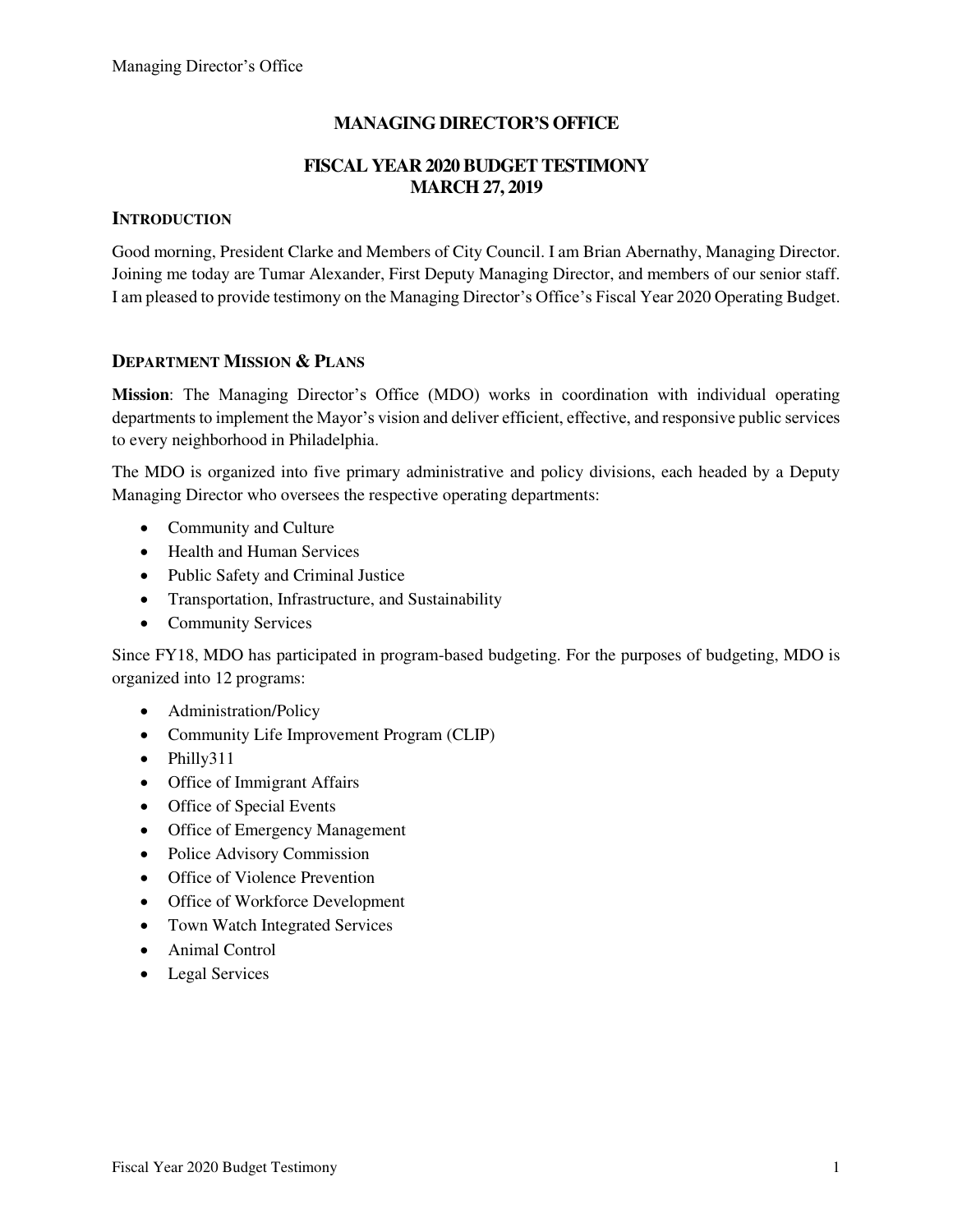### **Plans for Fiscal Year 2020**:

The proposed FY20 MDO operating budget contains funding to support several significant investments that support the Mayor's commitment to making Philadelphia a safe and just city that experiences growth with equity while providing quality services to every neighborhood:

Violence Prevention: In FY20, the Administration maintains its commitment to supporting the strategies contained in the *Philadelphia Roadmap to Safer Communities*. \$1 million is proposed to support three specific initiatives of the Office of Violence Prevention – the Community Crisis Intervention Program, expanded Youth Violence Reduction Partnership, and Targeted Community Investment Grants.

In addition, the Administration is proposing nearly \$1 million in FY20 to operate the first Neighborhood Resource Center. The Five-Year Plan includes a total of \$11,792,788 to launch a total of 4 locations across the City by 2023. These centers will serve as a network of locations where returning citizens, individuals in the probation and parole systems, and members of the community can access much needed resources such as employment opportunities and intensive case management.

Philadelphia Resilience Project: \$618,500 is maintained in FY20 to continue supporting the work of the Philadelphia Resilience Project, the multi-departmental response to the opioid crisis and its negative impacts on the Kensington and Fairhill communities. These funds will continue to support neighborhood clean-up efforts, secure vacant lots, and provide important Police-Assisted Diversion programming in the East Division.

Census 2020: The FY20 budget contains \$975,333 to support the PhillyCounts! 2020 initiative to increase awareness about the upcoming census and improve Philadelphia's response rate. The funding will be used to staff and resource a dedicated team of organizers who will be charged with working with communitybased organizations and internal and external stakeholders to make sure every Philadelphian is counted once, only once, and in the right place.

In addition to these specific initiatives, the FY20 budget contains funding to support the first full year of operations for both the Municipal ID (\$520,902) and Police-Assisted Diversion (\$1,708,480) programs. Funding (\$100,000) will also support a legal defense initiative for Philadelphia's immigrant community. Additional funding is also included to continue the important work of the Citywide Out-of-School Time initiative and support additional strategies of the Office of Workforce Development.

Also enclosed with this testimony is a progress report on the Rebuild initiative, which is well underway with projects under construction.

### **Summary**

The initiatives mentioned above are just a brief summary of some of the important work that the dedicated staff of the MDO will be undertaking in the year ahead to deliver quality city services and support Mayor Kenney's policy objectives. More details about other initiatives planned or underway are included in the MDO's Five Year Plan chapter, as well.

I am honored to serve as your Managing Director, and I appreciate your attention to and support of the work our team is pursuing. Members of my senior staff are present to answer any questions you may have specific to any of these initiatives, or any other programs that fall within MDO's budget. Thank you.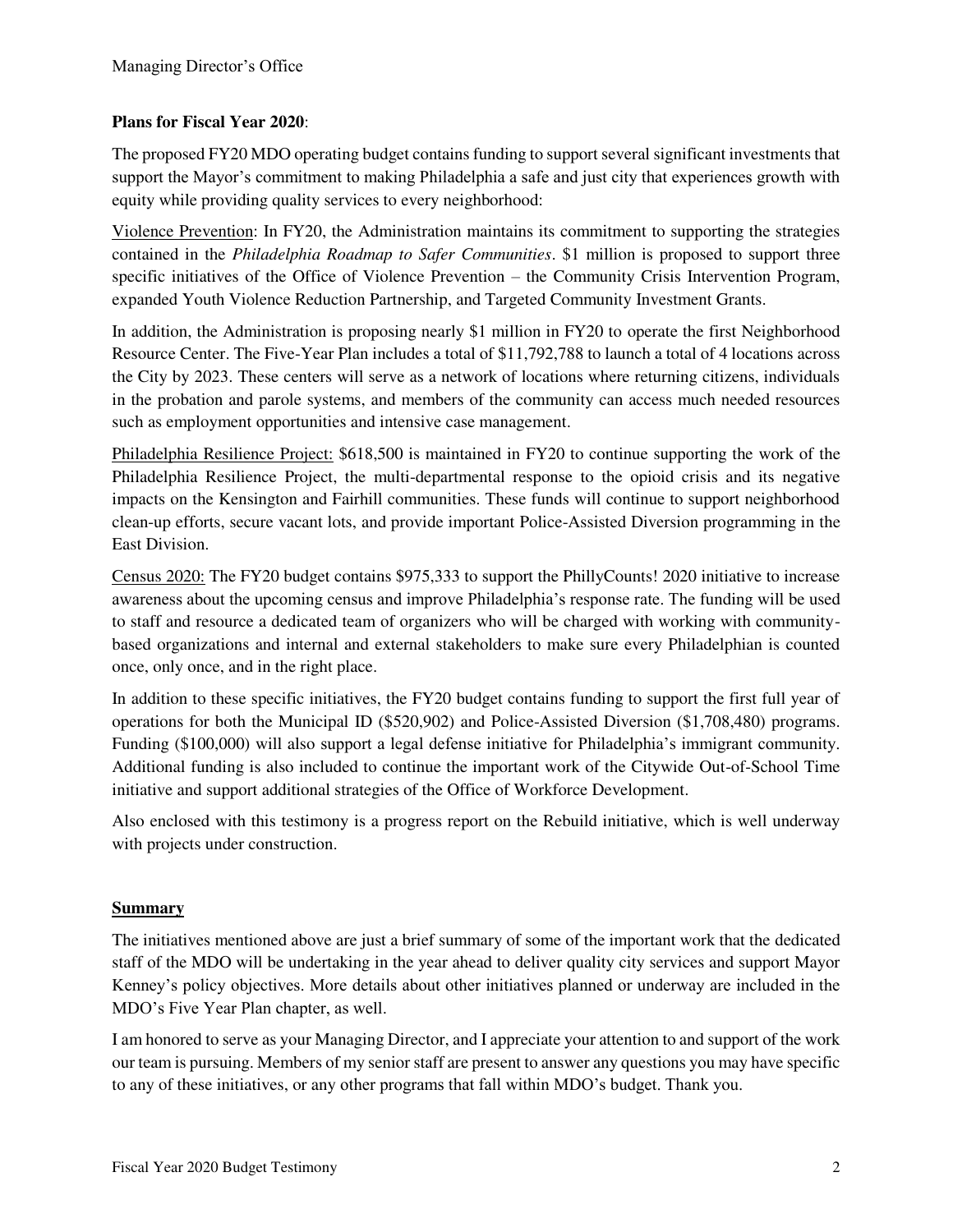| <b>Staff Demographics Summary: All Funds (as of November 2018)</b> |           |           |           |           |
|--------------------------------------------------------------------|-----------|-----------|-----------|-----------|
|                                                                    | Total     | Minority  | White     | Female    |
| Number of Full-Time Staff                                          | 359       | 209       | 150       | 169       |
| Number of Exempt Staff                                             | 303       | 165       | 138       | 134       |
| Number of Executive Staff<br>(deputy level and above)              | 20        | 13        | 7         | 9         |
| Average Salary, Full-Time Staff                                    | \$60,460  | \$56,448  | \$66,049  | \$65,369  |
| Average Salary, Exempt Staff                                       | \$63,515  | \$59.982  | \$67,813  | \$71,242  |
| Average Salary, Executive Staff                                    | \$147,074 | \$144,281 | \$152,263 | \$150,723 |
| Median Salary, Full-Time Staff                                     | \$50,000  | \$46,350  | \$58,195  | \$55,000  |
| Median Salary, Exempt Staff                                        | \$55,000  | \$48,440  | \$61,800  | \$64,118  |
| Median Salary, Executive Staff                                     | \$148,320 | \$149,350 | \$147,290 | \$154,500 |

# **BUDGET SUMMARY & OTHER BUDGET DRIVERS**

| <b>Employment Levels: All Funds (as of November 2018)</b>  |                            |                                              |  |  |  |
|------------------------------------------------------------|----------------------------|----------------------------------------------|--|--|--|
|                                                            | <b>Budgeted</b><br>in FY19 | Filled as of<br>the Increment<br>Run (11/18) |  |  |  |
| Number of Full-Time Positions                              | 369                        | 359                                          |  |  |  |
| Number of Exempt Positions                                 | 312                        | 303                                          |  |  |  |
| Number of Executive Positions (deputy level)<br>and above) | 20                         | 20                                           |  |  |  |
| Average Salary of All Full-Time Positions                  | \$61,946                   | \$60,460                                     |  |  |  |
| Median Salary of All Full-Time Positions                   | \$50,000                   | \$50,000                                     |  |  |  |

| <b>General Fund Financial Summary by Class</b>    |                |                    |                |                    |                |                  |
|---------------------------------------------------|----------------|--------------------|----------------|--------------------|----------------|------------------|
|                                                   | FY18 Original  | FY18 Actual        | FY19 Original  | FY19 Estimated     | FY20 Proposed  | Difference:      |
|                                                   | Appropriations | <b>Obligations</b> | Appropriations | <b>Obligations</b> | Appropriations | <b>FY20-FY19</b> |
| Class 100 - Employee Compensation                 | \$20,231,006   | \$20,292,249       | \$20,339,262   | \$21,453,584       | \$22,717,418   | \$1,263,834      |
| Class 200 - Purchase of Services                  | \$67,701,732   | \$70,942,440       | \$75,797,703   | \$80,018,310       | \$80,789,462   | \$771,152        |
| Class $300/400$ - Materials, Supplies & Equipment | \$767,479      | \$845,743          | \$872,013      | \$1,061,855        | \$1,092,881    | \$31,026         |
| Class 500 - Contributions                         |                | \$6,699            |                |                    |                | \$0              |
|                                                   | \$88,700,217   | \$92,087,131       | \$97,008,978   | \$102,533,749      | \$104,599,761  | \$2,066,012      |

| <b>Contracts Summary (Professional Services only)</b> |             |             |             |             |             |                       |
|-------------------------------------------------------|-------------|-------------|-------------|-------------|-------------|-----------------------|
|                                                       | <b>FY14</b> | <b>FY15</b> | <b>FY16</b> | <b>FY17</b> | <b>FY18</b> | FY19 YTD<br>(Q1 & Q2) |
| Total amount of contracts                             | \$567.435   | \$851,056   | \$519,474   | \$780,573   | \$3,077,904 | \$2,478,344           |
| Total amount to M/W/DSBE                              | \$103,566   | \$166,243   | \$55,100    | \$98,493    | \$925,988   | \$805,498             |
| <b>Participation Rate</b>                             | 18%         | 20%         | $11\%$      | $13\%$      | 30%         | 33%                   |

| Total M/W/DSBE Contract Participation Goal (Public Works; Services, Supplies<br>$\&$ Equipment: and Professional Services combined) |             |             |      |  |  |
|-------------------------------------------------------------------------------------------------------------------------------------|-------------|-------------|------|--|--|
|                                                                                                                                     | <b>FY18</b> | <b>FY19</b> | FY20 |  |  |
| M/W/DSBE Contract Participation Goal                                                                                                | 20%         | 20%         | 20%  |  |  |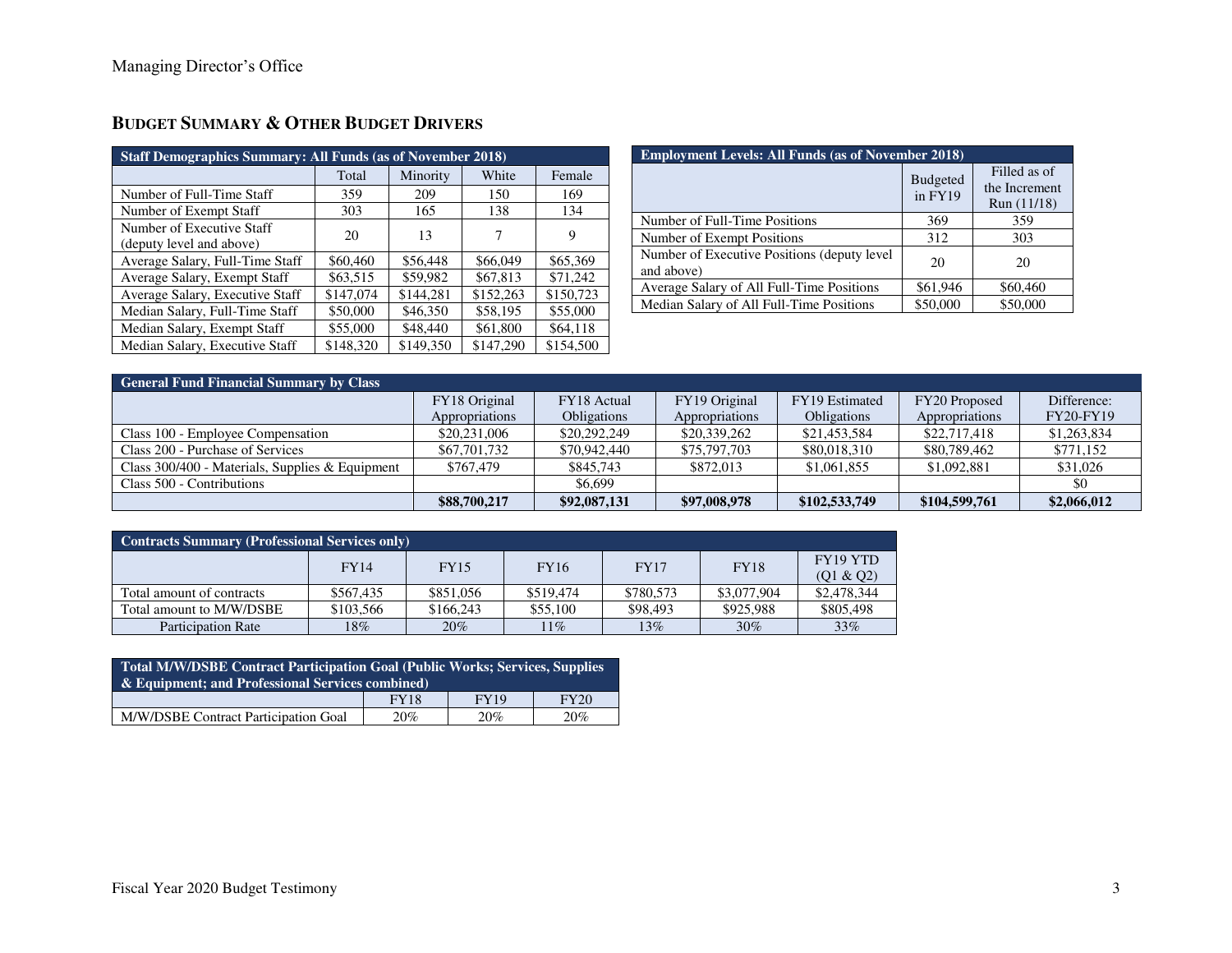### **PROPOSED BUDGET OVERVIEW**

### **Proposed Funding Request**:

The proposed Fiscal Year 2020 General Fund budget totals \$104,599,761, an increase of \$2,066,012 over Fiscal Year 2019 estimated obligation levels. This increase is primarily due to investments in support of violence prevention initiatives, the Administration's continued commitment to the Philadelphia Resilience Project, preparation for the 2020 census, and investments in the Office of Workforce Development and Out-of-School Time initiative.

The proposed budget includes:

- \$22,717,418 in Class 100, a \$1,263,834 increase over FY19 estimated obligation levels. This funding will support the PhillyCounts! 2020 census effort; provide the staffing support needed for the first Neighborhood Resource Center; and support the Citywide Out-of-School Time initiative and the Office of Workforce Development.
- \$80,789,462 in Class 200, a \$771,152 increase over FY19 estimated obligation levels. This funding will provide the contractual support necessary for the first Neighborhood Resource Center. This increase also includes funding moving from Parks and Recreation to MDO related to KEYSPOTs.
- \$1,092,881 in Class 300/400, an increase of \$31,026 over FY19 estimated obligation levels. This funding will support the materials and supplies needed for the PhillyCounts! 2020 census effort.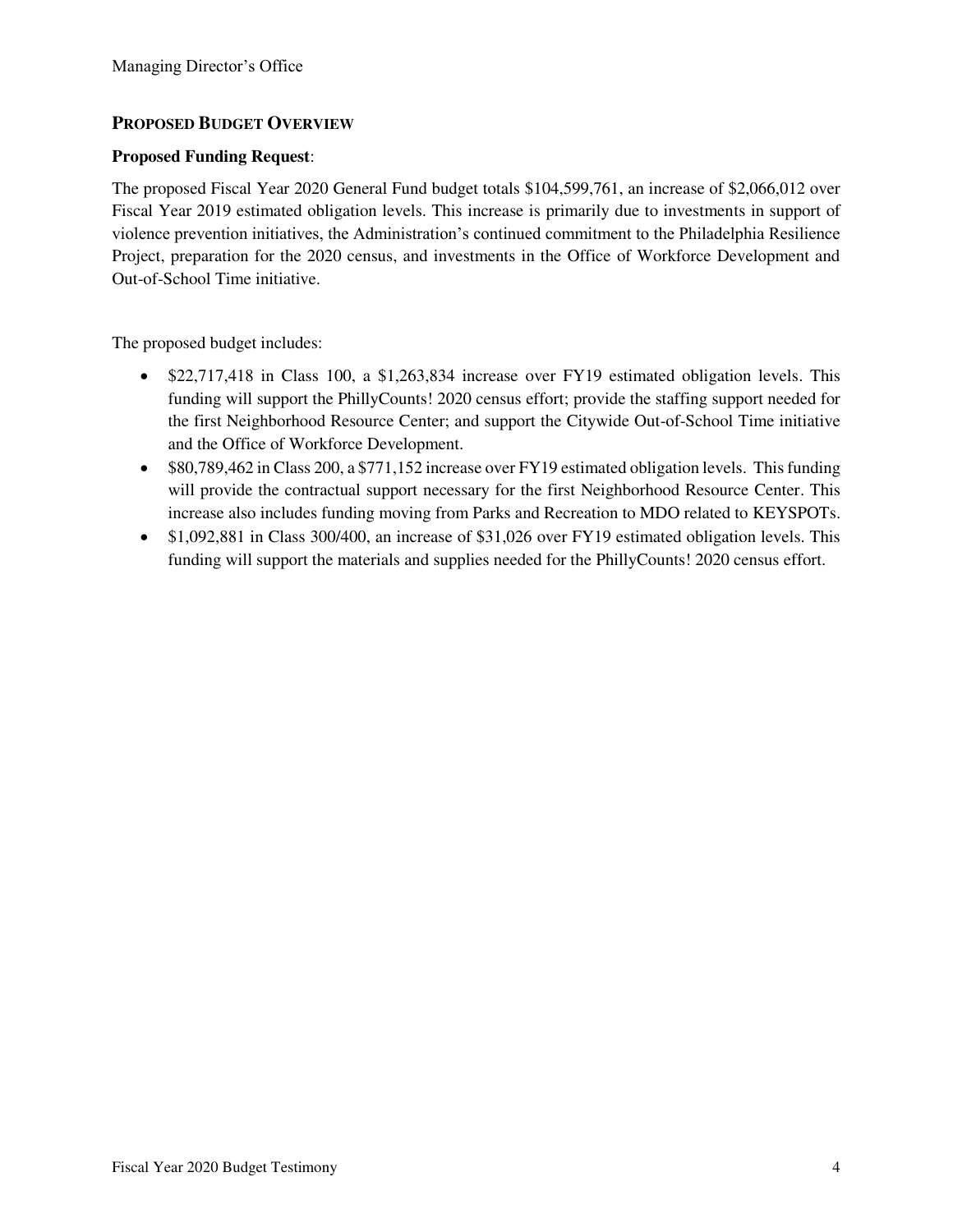### **STAFFING LEVELS**

The department is requesting 407 All Funds budgeted positions for FY20 (344 in the General Fund), an increase of 38 positions from the FY19 budget.

The increase is attributed primarily to the launch of the PhillyCounts! 2020 census effort (11 positions), the Office of Violence Prevention (2 positions), Neighborhood Resource Centers (5 Positions) and additional investments in the Office of Workforce Development (4 positions) and Philly311.

### **NEW HIRES**

| New Hires (from 7/1/2018 to 11/25/18) |                                     |         |  |  |  |
|---------------------------------------|-------------------------------------|---------|--|--|--|
|                                       | <b>Total Number</b><br>of New Hires | Spanish |  |  |  |
| Black or African<br>American          | 15                                  |         |  |  |  |
| Hispanic or Latino                    |                                     |         |  |  |  |
| White                                 |                                     |         |  |  |  |
| Other                                 |                                     |         |  |  |  |
| Total                                 |                                     |         |  |  |  |

|                                     | New Hires (from 11/25/18 to Present) |         |        |                |       |  |  |  |
|-------------------------------------|--------------------------------------|---------|--------|----------------|-------|--|--|--|
|                                     | <b>Total Number</b><br>of New Hires  | Spanish | French | Haitian Creole | Khmer |  |  |  |
| <b>Black or African</b><br>American |                                      |         |        |                |       |  |  |  |
| Asian                               |                                      |         |        |                |       |  |  |  |
| Hispanic or Latino                  |                                      |         |        |                |       |  |  |  |
| White                               |                                      |         |        |                |       |  |  |  |
| Other                               |                                      |         |        |                |       |  |  |  |
| Total                               | 25                                   |         |        |                |       |  |  |  |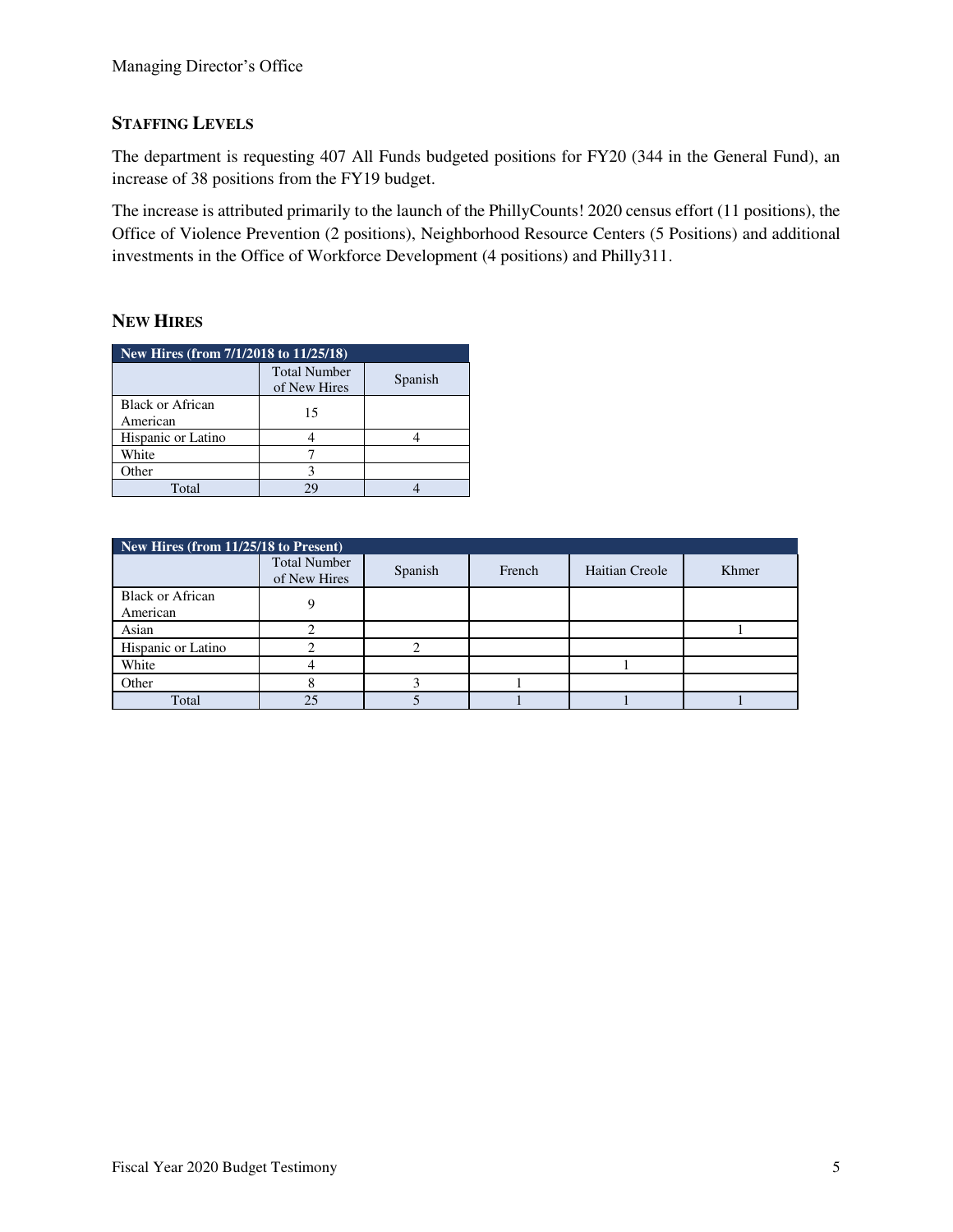### **PERFORMANCE, CHALLENGES, AND INITIATIVES**

# **ADMINISTRATION/POLICY PROGRAM**

#### **FY20 Strategic Goals**

- Continue implementing the comprehensive violence prevention strategies set forth in The Philadelphia Roadmap to Safer Communities.
- Continue to focus on strategies to address the opioid epidemic through prevention and education, expanded access to treatment, provision of low-barrier housing resources and other harm reduction measures.
- Address the City's persistent poverty and deep poverty rate through provision of basic services and innovating and piloting new approaches to economic mobility.
- Prioritize and implement initiatives and projects identified in Connect: Philadelphia's Strategic Transportation Plan including the Neighborhood Slow Zone initiative to collaborate directly with communities to address transportation and traffic safety concerns.

| <b>FY20 Performance Measures</b>                                         |             |             |             |        |
|--------------------------------------------------------------------------|-------------|-------------|-------------|--------|
|                                                                          | <b>FY18</b> | FY19 YTD    | <b>FY19</b> | FY20   |
| <b>Measure</b>                                                           | Actual      | $(01 + 02)$ | Target      | Target |
| Percent of contracts conformed within 90 days of start date <sup>1</sup> | 69.0%       | N/A         | 70.0%       | 70.0%  |

*<sup>1</sup>This is an annual measure, and FY19 data will be available at year-end.*

## **OFFICE OF WORKFORCE DEVELOPMENT (OWD) PROGRAM**

#### **FY20 Strategic Goals**

- Implement and operationalize Fueling Philadelphia's Talent Engine: A Citywide Workforce Development Strategy.
- Create viable pathways to permanent employment for individuals with barriers to employment through City as Model Employer.
- Launch a Model Employer Campaign to recognize and support employers committed to promoting career entry, retention and advancement for individuals who face barriers to employment.
- Increase the number of learners enrolling in adult education classes after completing the initial intake and assessment process through *my*PLACESM Campuses.
- Strive to achieve total KEYSPOT digital literacy training attendance at 1,900, while fostering innovative quality programming.
- **FY20 Performance Measures**

|                                                                      | <b>FY18</b> | FY19 YTD    | <b>FY19</b> | FY20   |
|----------------------------------------------------------------------|-------------|-------------|-------------|--------|
| Measure                                                              | Actual      | $(Q1 + Q2)$ | Target      | Target |
| Number of individuals who have transitioned from                     |             |             |             |        |
| temporary/seasonal work to permanent employment through City as      | 154         | 20          | 25          | 25     |
| Model Employer <sup>1</sup>                                          |             |             |             |        |
| Number of employers that have engaged in the Model Employer          | N/A         | 16          | 50          | 150    |
| Campalign <sup>2</sup>                                               |             |             |             |        |
| Number of learners enrolling in adult education classes after        | 2,177       | 1,155       | 1,900       | 2,000  |
| completing $myPLACE^{SM}$ initial intake and assessment process      |             |             |             |        |
| Number of individuals who received digital literacy training through | 1,769       | N/A         | 1,900       | 1,900  |
| KEYSPOT training programs <sup>3</sup>                               |             |             |             |        |

<sup>1</sup>*The three-year goal for this performance measure is 200 permanent placements. CME realized 154 placements in FY18. The goal for FY19 and for FY20 is 25 placements (an additional 25 each year).* 

*<sup>2</sup>One hundred and fifty employers will engage in the City's new Model Employer Campaign designed to advance practices that support career progression and improve business outcomes. OWD was established in February 2018, so this is a new measure for FY19. OWD hopes to achieve 150 by 2020; this is inclusive of the 50 expected in FY19.* 

*3 This is an annual measure, and FY19 data will be available at year-end.*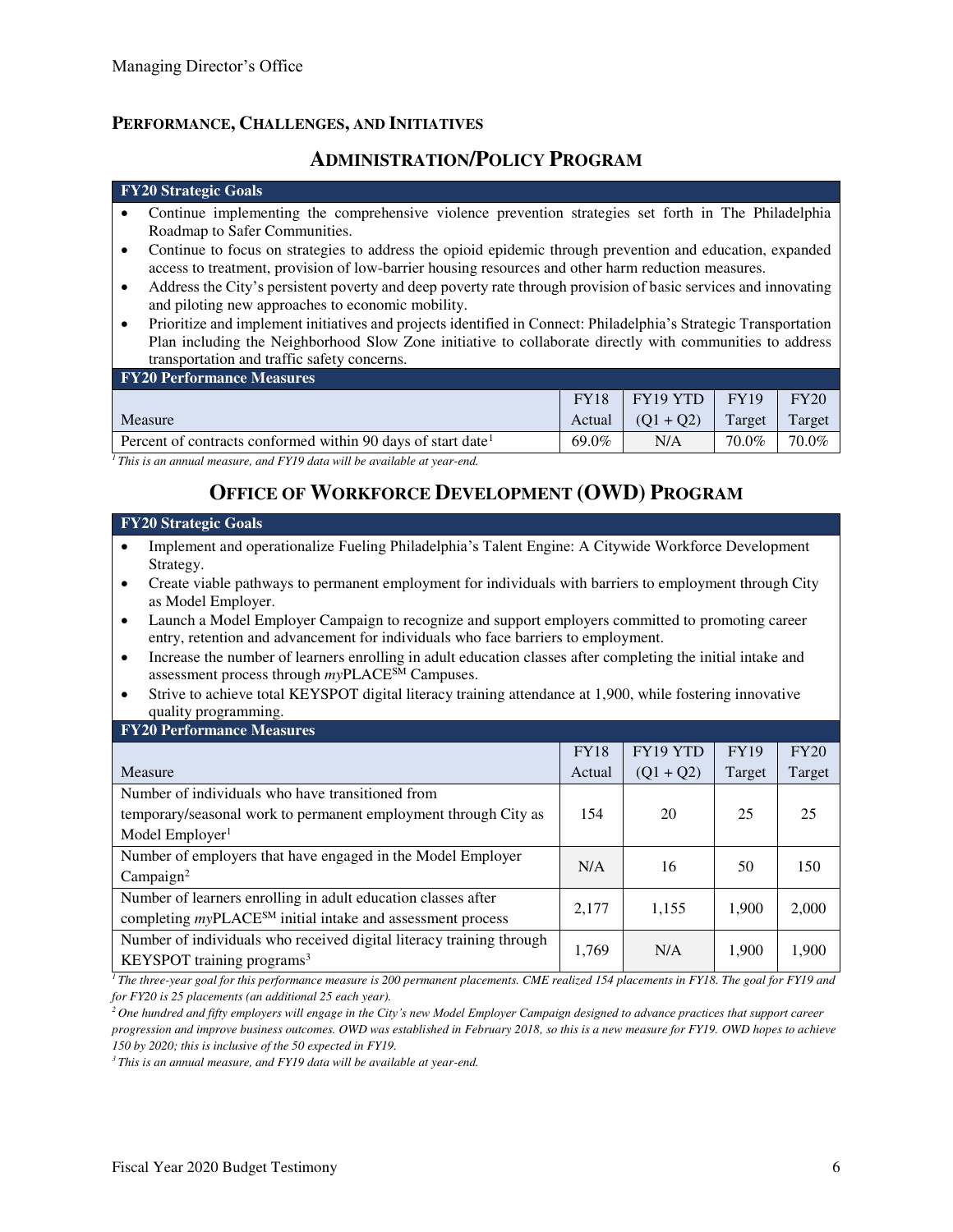## **OFFICE OF SPECIAL EVENTS (OSE) PROGRAM**

| <b>FY20 Strategic Goals</b>                                                                                                                                                                                                                                                       |             |             |             |  |  |
|-----------------------------------------------------------------------------------------------------------------------------------------------------------------------------------------------------------------------------------------------------------------------------------|-------------|-------------|-------------|--|--|
| Implement online payment for application/site fees and reimbursements for City services.<br>Develop a new special event policy to better manage permitting and delivery of City services.<br>Revisit special event fee structure to ensure it is in line with other major cities. |             |             |             |  |  |
| <b>FY20 Performance Measures</b>                                                                                                                                                                                                                                                  |             |             |             |  |  |
| Measure                                                                                                                                                                                                                                                                           | CY17 Actual | CY18 Actual | CY19 Target |  |  |
| Number of applications processed <sup>1</sup>                                                                                                                                                                                                                                     | 1.608       | 1.648       | 1,600       |  |  |

*<sup>1</sup>This metric is based on the calendar year, not the fiscal year.* 

# **ANIMAL CARE AND CONTROL TEAM (ACCT PHILLY) PROGRAM**

#### **FY20 Strategic Goals**

- Increase live release rate to 87%.
- Decrease intake through assistance to pet owners.
- Increase operational and facility capacity for services and to assure humane standards of care.
- Increase donor support and fundraising by 20% over FY19 levels to support "no kill" initiatives.

| Develop comprehensive community cat program and perform 20% more Trap-Neuter-Releases than in FY19. |             |                 |             |        |  |  |
|-----------------------------------------------------------------------------------------------------|-------------|-----------------|-------------|--------|--|--|
| <b>FY20 Performance Measures</b>                                                                    |             |                 |             |        |  |  |
|                                                                                                     | <b>FY18</b> | <b>FY19 YTD</b> | <b>FY19</b> | FY20   |  |  |
| Measure                                                                                             | Actual      | $(Q1 + Q2)$     | Target      | Target |  |  |
| Life-saving rate                                                                                    | 84.7%       | 84.7%           | 82.0%       | 87.0%  |  |  |
| Number of city dog licenses issued                                                                  | 7.130       | 3.772           | 9,000       | 9,000  |  |  |
| Number of spay/neuter surgeries completed <sup>2</sup>                                              | 8,580       | 5,026           | 8,200       | 8,200  |  |  |

*<sup>1</sup>80% is the industry standard for "good" life-saving performance.* 

*<sup>2</sup>As intake goes down, ACCT anticipates doing fewer spay and neuter surgeries. ACCT has emphasized life-saving within its current budget, meaning that funds have been reprioritized for that purpose. ACCT performs some in-house surgeries but has shifted some to outside grantfunded providers.*

# **OFFICE OF EMERGENCY MANAGEMENT (OEM) PROGRAM**

# **FY20 Strategic Goals**

- Continue efforts to achieve inter-departmental information sharing and situational awareness mechanisms.
- Build the City's capabilities to restore lifelines and facilitate economic, environmental, and community recovery following a major incident.
- Increase the level of community preparedness and resiliency to disasters via interactive in-person educational workshops and expansive social media campaigns.

| <b>FY20 Performance Measures</b>                                                                         |             |             |             |          |
|----------------------------------------------------------------------------------------------------------|-------------|-------------|-------------|----------|
|                                                                                                          | <b>FY18</b> | FY19 YTD    | <b>FY19</b> | FY20     |
| Measure                                                                                                  | Actual      | $(01 + 02)$ | Target      | Target   |
| Percentage of corrective actions completed or in process of<br>completion within six months <sup>1</sup> | 89.5%       | N/A         | $90.0\%$    | $90.0\%$ |

*1 This is an annual measure, so FY19 data will be available at year-end.*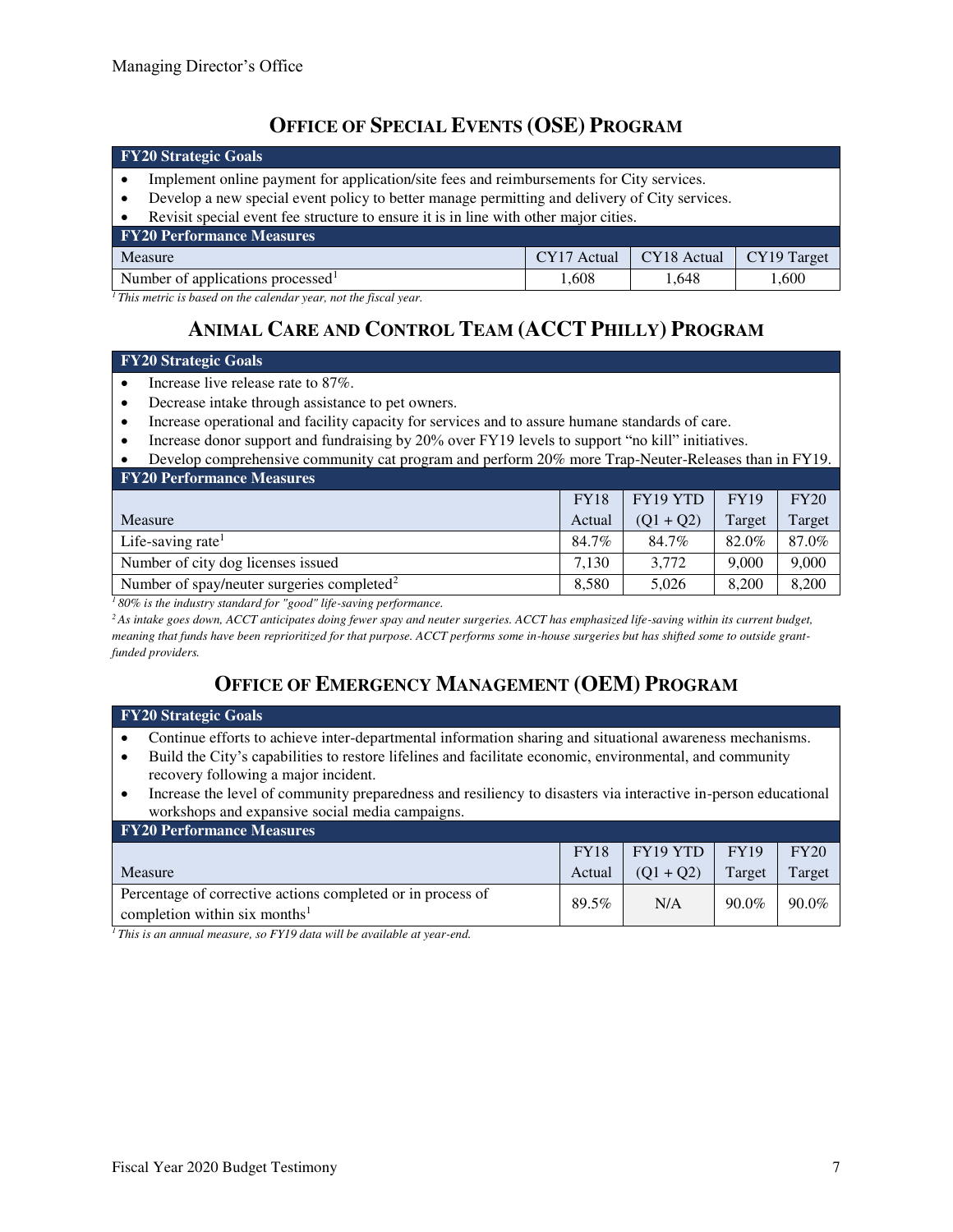# **POLICE ADVISORY COMMISSION (PAC) PROGRAM**

## **FY20 Strategic Goals**  • Review Police policy, practice, and customs and issue recommendations.

- Engage community in an effort to build a positive relationship among the PAC, Police, and the public.<br>• Review critical incidents to determine possible improvements for the future.
- Review critical incidents to determine possible improvements for the future.

| <b>FY20 Performance Measures</b>                                                 |             |             |             |        |
|----------------------------------------------------------------------------------|-------------|-------------|-------------|--------|
|                                                                                  | <b>FY18</b> | FY19 YTD    | <b>FY19</b> | FY20   |
| Measure                                                                          | Actual      | $(Q1 + Q2)$ | Target      | Target |
| Public Engagement: number of public meetings, forums, speaking                   |             |             |             |        |
| engagements, and any other public actions sponsored or hosted by                 | 14          | 10          | 18          | 18     |
| the PAC                                                                          |             |             |             |        |
| Percentage of complaints against police forwarded to the Police                  |             |             |             |        |
| Department's Internal Affairs Division (IAD) within 5 business days              | 65.6%       | 83.0%       | 85.0%       | 85.0%  |
| of receipt $1$                                                                   |             |             |             |        |
| Number of policy, practice, or custom review( $s$ )/report( $s$ )/opinion( $s$ ) | 2           | N/A         | 6           | 6      |
| issued by the PAC <sup>2</sup>                                                   |             |             |             |        |

<sup>1</sup>*This is an internal timeline. The goal is to increase the percentage. IAD can either accept or decline to investigate a complaint received from the PAC. IAD has a 75-day period during which to investigate complaints from the PAC. Upon completion of an IAD investigation, the PAC can audit the IAD investigation.* 

*<sup>2</sup>This is an annual measure, and FY19 data will be available at year-end.*

# **OFFICE OF VIOLENCE PREVENTION (OVP) PROGRAM**

| <b>FY20 Strategic Goals</b>                                                                                                |      |      |               |  |  |  |
|----------------------------------------------------------------------------------------------------------------------------|------|------|---------------|--|--|--|
| Implement the short-term strategies called for in The Philadelphia Roadmap for Safer Communities by the<br>end of $FY20$ . |      |      |               |  |  |  |
| <b>FY20 Performance Measures</b>                                                                                           |      |      |               |  |  |  |
| Measure                                                                                                                    | CY17 | CY18 | CY19 Target   |  |  |  |
| Number of homicides of youth ages 7-24 in each YVRP district overall <sup>1</sup>                                          | 61   | 57   | Decrease from |  |  |  |
|                                                                                                                            |      |      | prior year    |  |  |  |

*1 Four of the 57 youth homicides (7%) in YVRP districts were YVRP youth.*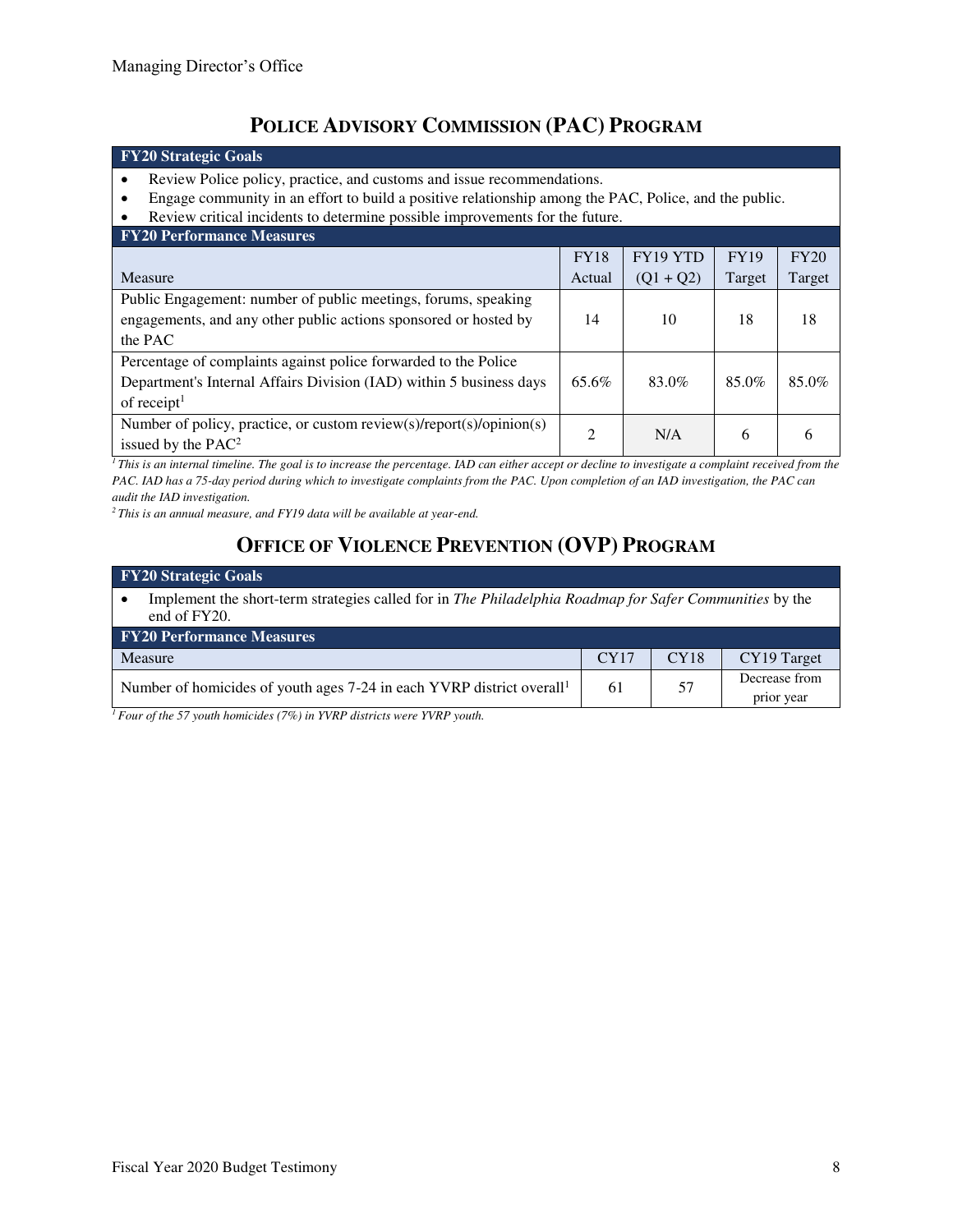| <b>FY20 Strategic Goals</b>                                                                              |             |             |               |               |  |  |  |  |
|----------------------------------------------------------------------------------------------------------|-------------|-------------|---------------|---------------|--|--|--|--|
| Engage more residents to become involved in community clean-ups to eradicate blight throughout the city. |             |             |               |               |  |  |  |  |
| <b>FY20 Performance Measures</b>                                                                         |             |             |               |               |  |  |  |  |
|                                                                                                          | <b>FY18</b> | FY19 YTD    | <b>FY19</b>   | FY20          |  |  |  |  |
| Measure <sup>1</sup>                                                                                     | Actual      | $(Q1 + Q2)$ | Target        | Target        |  |  |  |  |
| Graffiti abatement: properties and street fixtures cleaned                                               | 133,099     | 63,309      | 125,000       | 125,000       |  |  |  |  |
| Community Partnership Program: groups that received supplies                                             | 701         | 284         | 575           | 575           |  |  |  |  |
| Community Service Program: citywide cleanup projects<br>completed <sup>2</sup>                           | 2,617       | 1,548       | 2,000         | 2,750         |  |  |  |  |
| Vacant Lot Program: vacant lot abatements                                                                | 12,508      | 6,305       | 12,000        | 13,000        |  |  |  |  |
| Vacant Lot Program: vacant lot compliance rate <sup>3</sup>                                              | 31.5%       | 36.0%       | 25.0%         | 30.0%         |  |  |  |  |
| Community Life Improvement: exterior property maintenance<br>violations <sup>4</sup>                     | 12,245      | 7,579       | 11,000        | 13,000        |  |  |  |  |
| Community Life Improvement: exterior property maintenance<br>compliance rate <sup>5</sup>                | 62.2%       | 63.0%       | $60.0\%$      | $60.0\%$      |  |  |  |  |
| Graffiti removal tickets closed within service level agreement<br>of seven days                          | 91.2%       | 95.0%       | $\geq 91.2\%$ | $\geq 91.0\%$ |  |  |  |  |
| Number of nuisance properties and vacant lots abated                                                     | 16,539      | 8,096       | $\geq 16,539$ | $\geq 16,500$ |  |  |  |  |

# **COMMUNITY LIFE IMPROVEMENT PROGRAM (CLIP) PROGRAM**

<sup>1</sup> FY19 targets are lower than FY18 year-end figures due to redeployment of resources to meet additional demands for special clean-ups in areas *impacted by opioids.* 

*2 Employees have been moved into the Community Service Program to assist residents with community clean-ups, resulting in a relatively high number of completed projects compared to the prior year.* 

*<sup>3</sup>Compliance rate refers to the percent of property owners who receive a notice of violation and subsequently take action to clean up their properties within the timeframe given to address the violation. Vacant lot violation compliance by owners varies depending upon ownership, as many long-term owners are unaccounted for. Many of the owners' addresses in CLIP's system are the actual vacant lot addresses, meaning that there are no owners on record.* 

*<sup>4</sup>The FY19 target is based on three-year historical data.* 

 $5$  Compliance rate refers to the percent of property owners who receive a notice of violation and subsequently take action to clean up their *properties within the timeframe given to address the violation. In the warmer/busy months, the compliance rate is higher due to volume of requests allowing for the owner to have additional time to clean his/her property. CLIP is unlikely to reach the compliance rate as it moves into new sections of the city where owners are not familiar with CLIP's timeframe for addressing property violations.*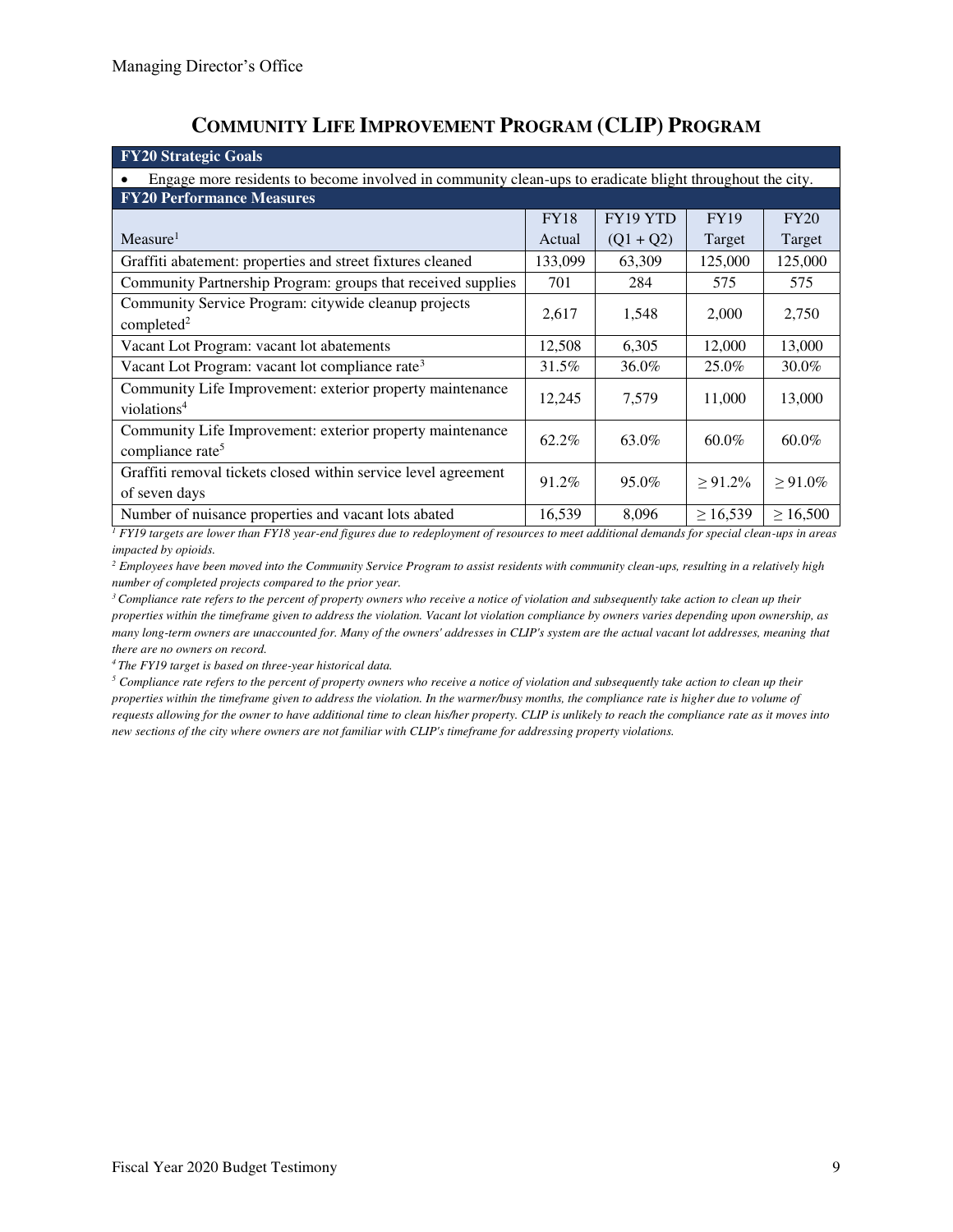# **PHILLY311 PROGRAM**

#### **FY20 Strategic Goals**

- Maintain a Net Promoter Score (NPS) that consistently meets or exceeds 10.
- Implement new web and mobile applications to raise usage levels above 50% of all service requests.
- Work closely with departments to enhance their customer service abilities and improve response to service requests.

| <b>FY20 Performance Measures</b>                                                       |             |             |               |            |  |  |  |
|----------------------------------------------------------------------------------------|-------------|-------------|---------------|------------|--|--|--|
|                                                                                        | <b>FY18</b> | FY19 YTD    | <b>FY19</b>   | FY20       |  |  |  |
| Measure                                                                                | Actual      | $(Q1 + Q2)$ | Target        | Target     |  |  |  |
| Percent of calls answered within 20 seconds <sup>1</sup>                               | 50.8%       | 55.0%       | 50.0%         | 50.0%      |  |  |  |
| Percent of 311 NPS survey respondents who are "service"<br>detractors" <sup>2</sup>    | 31.8%       | 41.0%       | $\leq 50.0\%$ | $< 50.0\%$ |  |  |  |
| Percent of residents who utilize mobile and web applications to<br>contact $3113$      | 41.8%       | 44.5%       | 45.0%         | $45.0\%$   |  |  |  |
| Average score for tickets and phone calls monitored by 311<br>supervisors <sup>4</sup> | 86.0%       | 86.9%       | 86.0%         | 86.0%      |  |  |  |

*<sup>1</sup>311 is averaging six callouts per day and is currently reviewing attendance policies. At mid-year, 311 is in its low call volume season. 311 accepts L&I eCLIPSE calls which have increased the wait time, due to the complexity of the calls. 311 is in the process of setting up an L&I pod with 6 designated agents to handle these complex calls and hopefully alleviate long wait times.* 

*<sup>2</sup>"Service detractors" fall somewhere between 0 and 6 on a 10-point scale of "How likely are you to recommend Philly311 to a friend or colleague?" This score has increased due to complex L&I eCLIPSE calls.* 

<sup>3</sup>*This measure refers to the number of contacts using mobile and web applications to contact 311. 311 expects that the percentage will continue to increase over the remainder of FY19 to meet the target.* 

*<sup>3</sup>Agents are scored on a six-point scale and are graded by pass/fail. Supervisors monitor two calls per week, and 311's Quality Assurance Associate continues to create new quality components to assess quality. This average is based off the quality of tickets submitted within 311's system by an agent. Accuracy of information and customer service is also measured.*

# **OFFICE OF IMMIGRANT AFFAIRS (OIA) PROGRAM**

#### **FY20 Strategic Goals**

- Improve language access services throughout City government.
- Expand programming aimed at providing individuals with the ability to apply for citizenship status.
- Expand programming aimed at providing immigrant workers and employers with rights and resources.
- Enhance programming highlighting the contributions of immigrants to Philadelphia's economy and cultural heritage.
- Enhance outreach and engagement to non-profit and community partners.

| <b>FY20 Performance Measures</b> |             |             |             |        |
|----------------------------------|-------------|-------------|-------------|--------|
|                                  | <b>FY18</b> | FY19 YTD    | <b>FY19</b> | FY20   |
| <b>Measure</b>                   | Actual      | $(01 + 02)$ | Target      | Target |
| Number of translated documents   | 652         | 395         | 675         | 750    |
| Number of LEP transactions       | 45.886      | 26,607      | 50,000      | 55,000 |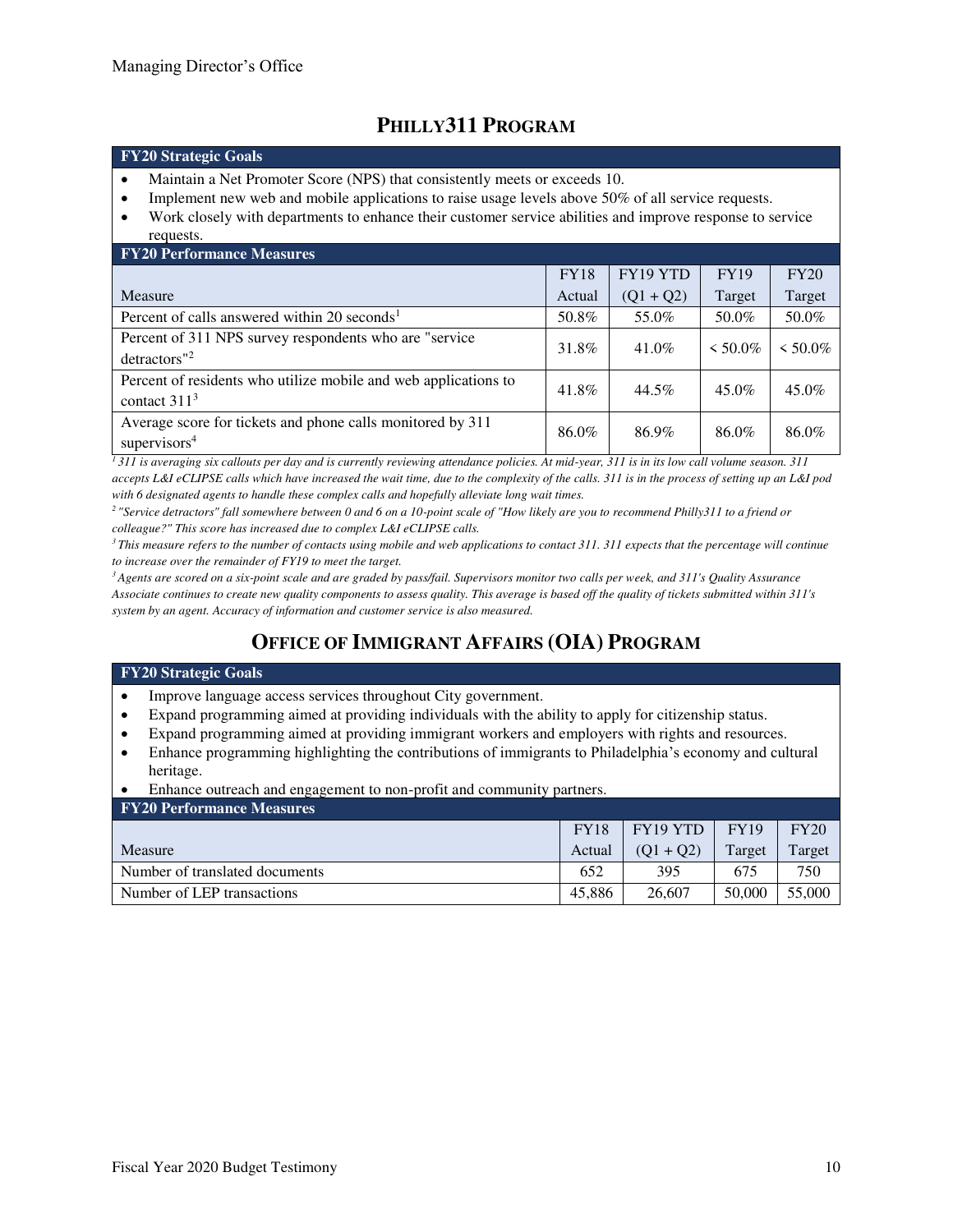# **TOWN WATCH INTEGRATED SERVICES (TWIS) PROGRAM**

# **FY20 Strategic Goals**

- Continue to establish safe corridors to include all Kensington-area schools as part of the Philadelphia Resilience Project.
- Maintain safe corridors to schools throughout the City by recruiting community members to be volunteers.
- Increase neighborhood volunteer participation in Town Watch groups and safe corridors to schools.

| Provide support for neighborhoods to engage in neighborhood policing and addressing quality-of-life issues. |  |                   |  |  |  |  |  |
|-------------------------------------------------------------------------------------------------------------|--|-------------------|--|--|--|--|--|
| <b>FY20 Performance Measures</b>                                                                            |  |                   |  |  |  |  |  |
|                                                                                                             |  | $FY18$   FY19 YTD |  |  |  |  |  |

|                                                                     | <b>TIO</b> | 1112 L L D  |                                      |                                       |
|---------------------------------------------------------------------|------------|-------------|--------------------------------------|---------------------------------------|
| Measure                                                             | Actual     | $(01 + 02)$ | FY19 Target                          | FY20 Target                           |
| Average Weighted Community Engagement Score across<br>the 5 $PSAs1$ | 5.6        | 6.3         | 6.2                                  | 7.0                                   |
| Total membership in the five PSAs <sup>2</sup>                      | 834        | 293         | 917<br>10% increase<br>from $FY18$ ) | 1.009<br>10% increase<br>from $FY19)$ |

*<sup>1</sup>Methodology: Activate Town Watch Group: 3 points; Crime Rates Reduced 6 months after Town Watch process starts: 4 points; Community/TWIS events: 3 points.* 

<sup>2</sup> TWIS anticipates that membership will increase during the second half of FY19 to meet the target.

 $\overline{\phantom{0}}$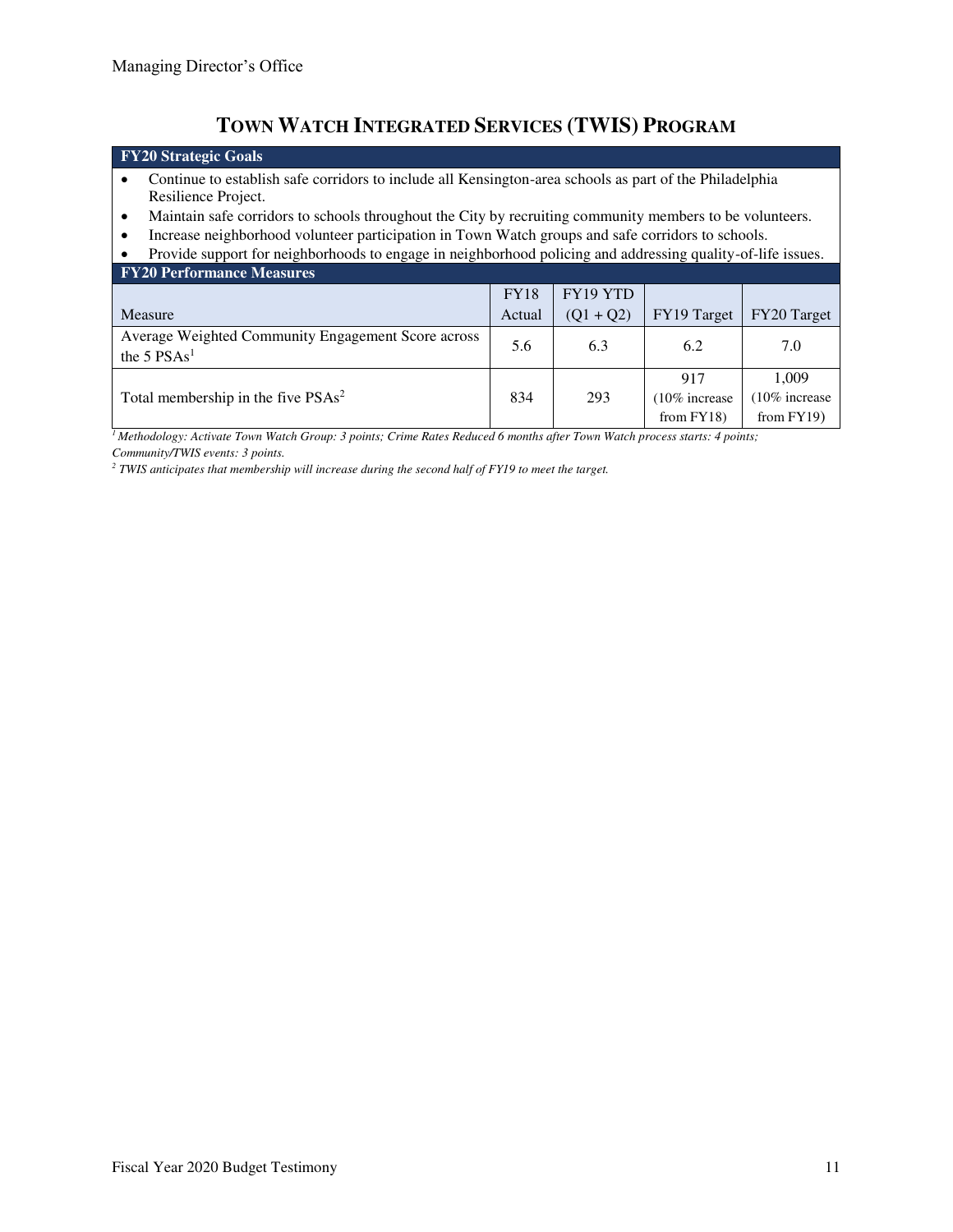### **OTHER BUDGETARY IMPACTS**

### **Federal and State (Where Applicable)**

The General Fund is the primary revenue source for MDO's budget. Federal and state funding flows primarily to the specific operating departments that report into MDO, rather than to MDO's budget.

The MDO does, however, have several programs that rely on state or federal grant funding (primarily related to Homeland Security, Criminal Justice, and Workforce Development). In FY20, the MDO expects to manage eight federal grants and five state grants.

Any budget cuts at either the state or federal level could have significant impacts on programs within MDO. Specifically, the Office of Workforce Development is reliant on Community Services Block Grant funding, the Office of Criminal Justice manages several competitive federal grants, and the Office of Emergency Management relies on a Homeland Security Grant Program funding stream.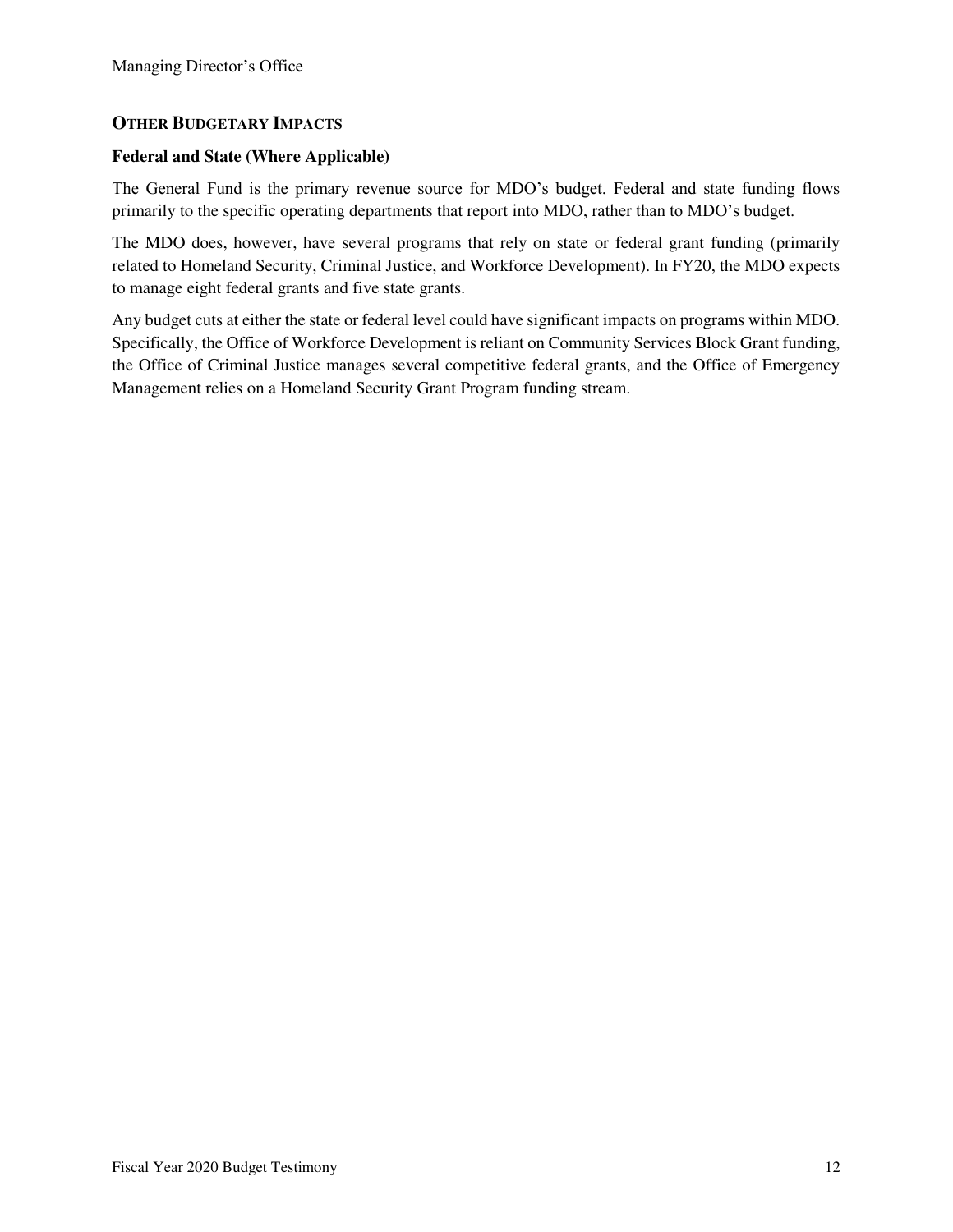## **CONTRACTING EXPERIENCE**

| M/W/DSBE Participation on Large Professional Services Contracts with For-Profit Vendors |                                                       |                                 |                             |                               |                                                |                                                 |                                          |                                           |                                                   |                                                                                                                |                                                                                   |
|-----------------------------------------------------------------------------------------|-------------------------------------------------------|---------------------------------|-----------------------------|-------------------------------|------------------------------------------------|-------------------------------------------------|------------------------------------------|-------------------------------------------|---------------------------------------------------|----------------------------------------------------------------------------------------------------------------|-----------------------------------------------------------------------------------|
| Top Five Largest Contracts over \$34,000 for FY19                                       |                                                       |                                 |                             |                               |                                                |                                                 |                                          |                                           |                                                   |                                                                                                                |                                                                                   |
| <b>Vendor Name</b>                                                                      | <b>Brief</b><br>Description<br>of Service<br>Provided | Dollar<br>Amount of<br>Contract | <b>RFP</b><br>Issue<br>Date | Contract<br><b>Start Date</b> | Ranges in RFP                                  | $%$ of<br>M/W/DSBE<br>Participation<br>Achieved | \$ Value of<br>M/W/DSBE<br>Participation | Total $%$<br>Participation<br>- All DSBEs | Total \$<br>Value<br>Participation<br>- All DSBEs | Is This a Local<br>Business?<br>(principal place)<br>of business<br>located within<br>City limits)<br>[yes/no] | Does the<br>Vendor Have<br>a Waiver for<br>Living Wage<br>Compliance?<br>[yes/no] |
| Johnson, Mirmiran<br>& Thompson                                                         | Rebuild<br>Project<br>Manager                         | \$2,436,375                     | 1/25/2018                   | 9/20/2018                     | MBE: 10-15%<br>WBE: 10-15%<br>DSBE: N/A        | 20%<br>20%<br>$0\%$                             | \$487,275<br>\$487,275<br>\$0            | 40%                                       | \$974,550                                         | N <sub>0</sub>                                                                                                 | N <sub>0</sub>                                                                    |
| Talson/Community<br>Marketing<br>Concepts                                               | Construction<br>Diversity                             | \$424,190                       | 2/15/2017                   | 7/1/2017                      | MBE: 35-45%<br>WBE: 10-15%<br><b>DSBE: N/A</b> | 100%<br>$0\%$<br>$0\%$                          | \$424,190<br>\$0<br>\$0                  | 100%                                      | \$424,190                                         | Yes                                                                                                            | N <sub>0</sub>                                                                    |
| Omicron                                                                                 | Municipal<br>ID                                       | \$356,290                       | 3/27/2018                   | 8/1/2018                      | MBE: 10-15%<br>WBE: 10-15%<br>DSBE: N/A        | $0\%$<br>$0\%$<br>$0\%$                         | \$0<br>\$0<br>\$0                        | $0\%$                                     | \$0                                               | No                                                                                                             | N <sub>0</sub>                                                                    |
| Globo Language<br><b>Solutions</b>                                                      | Language<br>Access                                    | \$300,000                       | 4/4/2017                    | 7/1/2017                      | MBE: 20-25%<br>WBE: 20-25%<br>DSBE: N/A        | 50%<br>$0\%$<br>$0\%$                           | \$150,000<br>\$0<br>\$0                  | 50%                                       | \$150,000                                         | N <sub>0</sub>                                                                                                 | No                                                                                |
| Language Line<br>Solutions                                                              | Language<br>Access                                    | \$200,000                       | 4/4/2017                    | 7/1/2017                      | MBE: 20-25%<br>WBE: 20-25%<br>DSBE: N/A        | $0\%$<br>$0\%$<br>$0\%$                         | \$0<br>\$0<br>\$0                        | $0\%$                                     | \$0                                               | N <sub>0</sub>                                                                                                 | N <sub>o</sub>                                                                    |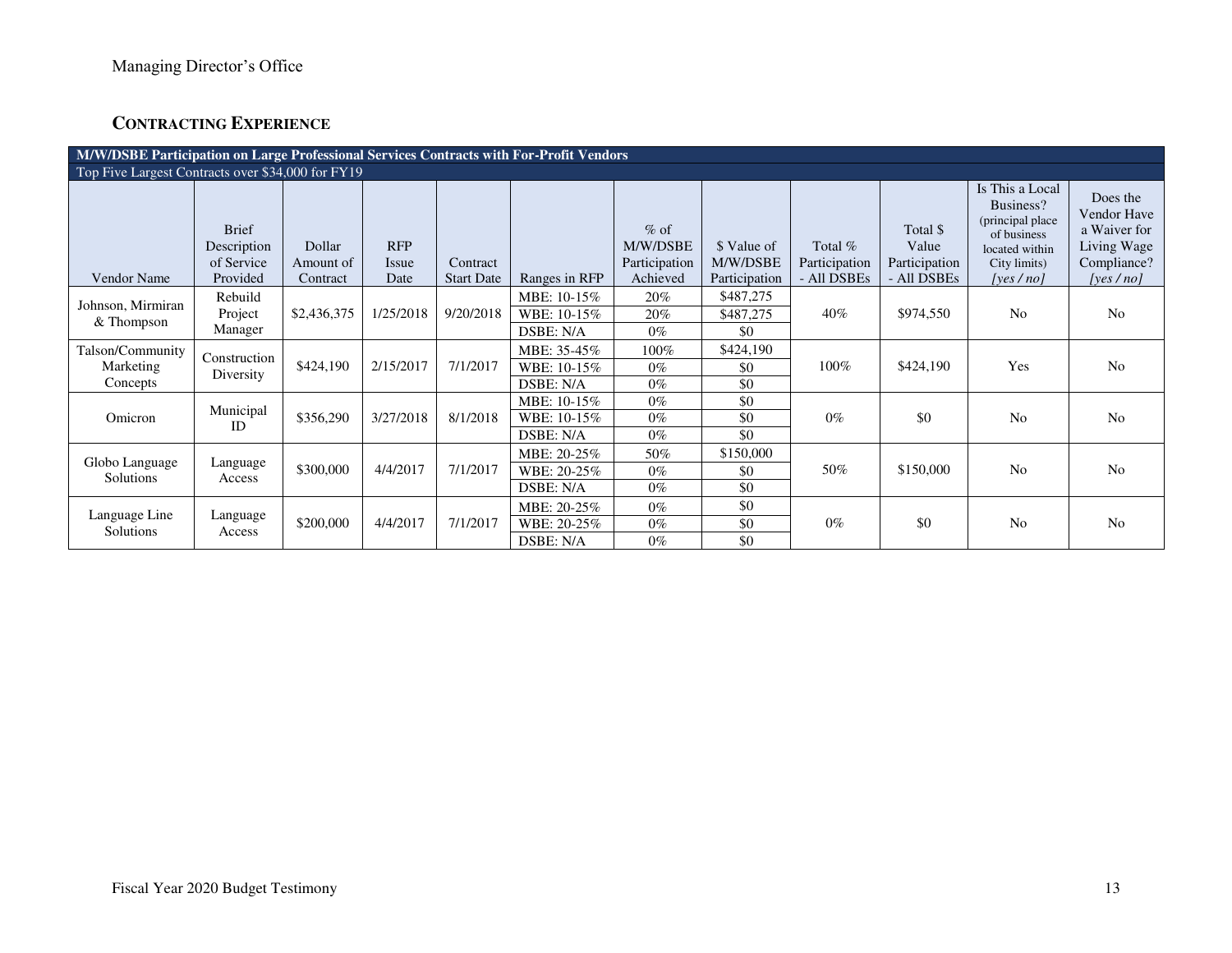## Managing Director's Office

| <b>Non-Profit Vendor Demographics</b> |              |          |  |  |  |  |  |
|---------------------------------------|--------------|----------|--|--|--|--|--|
| Defender Association of Philadelphia  | Minority $%$ | Female % |  |  |  |  |  |
| Workforce                             | 45.0%        | $60.0\%$ |  |  |  |  |  |
| Executive                             | 29.0%        | 63.0%    |  |  |  |  |  |
| Board                                 | 38.0%        | 31.0%    |  |  |  |  |  |
| Animal Care & Control Team            | Minority $%$ | Female % |  |  |  |  |  |
| Workforce                             | 58.0%        | 50.0%    |  |  |  |  |  |
| Executive                             | 33.0%        | 67.0%    |  |  |  |  |  |
| Board                                 | 25.0%        | 75.0%    |  |  |  |  |  |
| <b>Education Works</b>                | Minority %   | Female % |  |  |  |  |  |
| Workforce                             | 90%          | 71%      |  |  |  |  |  |
| Executive                             | 100%         | 83.3%    |  |  |  |  |  |
| Board                                 | 40%          | 20%      |  |  |  |  |  |
| <b>Community Legal Services</b>       | Minority $%$ | Female % |  |  |  |  |  |
| Workforce                             | 50.0%        | 69.0%    |  |  |  |  |  |
| Executive                             | $60.0\%$     | 80.0%    |  |  |  |  |  |
| Board                                 | 52.0%        | 71.0%    |  |  |  |  |  |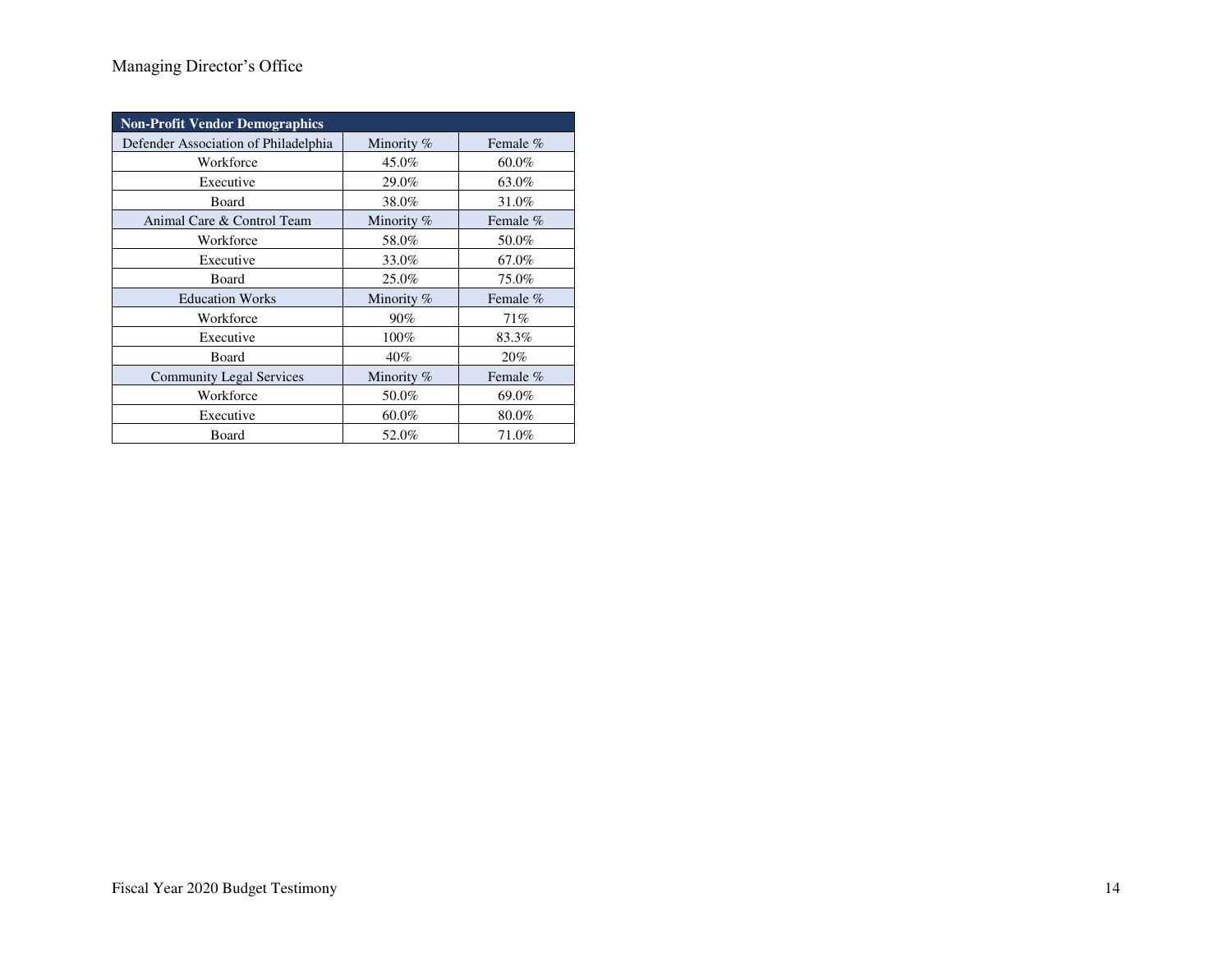# **EMPLOYEE DATA**

|                      | <b>Staff Demographics (as of November 2018)</b> |           |                        |              |                |  |  |  |
|----------------------|-------------------------------------------------|-----------|------------------------|--------------|----------------|--|--|--|
|                      | <b>Full-Time Staff</b>                          |           | <b>Executive Staff</b> |              |                |  |  |  |
|                      | Male                                            | Female    |                        | Male         | Female         |  |  |  |
|                      | African-                                        | African-  |                        | African-     | African-       |  |  |  |
|                      | American                                        | American  |                        | American     | American       |  |  |  |
| Total                | 72                                              | 76        | Total                  | 5            | $\overline{4}$ |  |  |  |
| % of Total           | 20%                                             | 21%       | % of Total             | 25%          | 20%            |  |  |  |
| Average Salary       | \$50,223                                        | \$59,245  | Average Salary         | \$141,525    | \$152,440      |  |  |  |
| <b>Median Salary</b> | \$40,832                                        | \$46,350  | Median Salary          | \$138,587    | \$151,925      |  |  |  |
|                      | White                                           | White     |                        | White        | White          |  |  |  |
| Total                | 86                                              | 64        | Total                  | 5            | $\overline{c}$ |  |  |  |
| % of Total           | 24%                                             | 18%       | % of Total             | 25%          | $10\%$         |  |  |  |
| Average Salary       | \$62,577                                        | \$70,715  | Average Salary         | \$150,750    | \$156,045      |  |  |  |
| Median Salary        | \$55,313                                        | \$64,118  | Median Salary          | \$139,050    | \$156,045      |  |  |  |
|                      | Hispanic                                        | Hispanic  |                        | Hispanic     | Hispanic       |  |  |  |
| Total                | 19                                              | 16        | Total                  | $\theta$     | $\overline{c}$ |  |  |  |
| % of Total           | 5%                                              | 4%        | % of Total             | $0\%$        | $10\%$         |  |  |  |
| Average Salary       | \$50,038                                        | \$67,952  | Average Salary         | N/A          | \$136,475      |  |  |  |
| <b>Median Salary</b> | \$46,350                                        | \$55,000  | Median Salary          | N/A          | \$136,475      |  |  |  |
|                      | Asian                                           | Asian     | Asian                  |              | Asian          |  |  |  |
| Total                | 8                                               | 7         | Total                  | $\mathbf{0}$ | $\overline{0}$ |  |  |  |
| % of Total           | $2\%$                                           | 2%        | % of Total             | $0\%$        | $0\%$          |  |  |  |
| Average Salary       | \$46,004                                        | \$61,531  | Average Salary         | N/A          | N/A            |  |  |  |
| Median Salary        | \$42,310                                        | \$61,264  | Median Salary          | N/A          | N/A            |  |  |  |
|                      | Other                                           | Other     |                        | Other        | Other          |  |  |  |
| Total                | 5                                               | 6         | Total                  | 1            | 1              |  |  |  |
| % of Total           | $1\%$                                           | 2%        | % of Total             | 5%           | $5\%$          |  |  |  |
| Average Salary       | \$68,249                                        | \$83,507  | Average Salary         | \$161,710    | \$161,710      |  |  |  |
| Median Salary        | \$59,225                                        | \$61,050  | Median Salary          | \$161,710    | \$161,710      |  |  |  |
|                      | Bilingual                                       | Bilingual |                        | Bilingual    | Bilingual      |  |  |  |
| Total                | 4                                               | 17        | Total                  | $\theta$     | $\overline{c}$ |  |  |  |
| % of Total           | $1\%$                                           | 5%        | % of Total             | $0\%$        | 10%            |  |  |  |
| Average Salary       | \$54,123                                        | \$69,644  | Average Salary         | N/A          | \$136,475      |  |  |  |
| <b>Median Salary</b> | \$53,288                                        | \$62,500  | Median Salary          | N/A          | \$136,475      |  |  |  |
|                      | Male                                            | Female    |                        | Male         | Female         |  |  |  |
| Total                | 190                                             | 169       | Total                  | 11           | 9              |  |  |  |
| % of Total           | 53%                                             | 47%       | % of Total             | 55%          | 45%            |  |  |  |
| Average Salary       | \$56,093                                        | \$65,369  | Average Salary         | \$144,089    | \$150,723      |  |  |  |
| <b>Median Salary</b> | \$46,350                                        | \$55,000  | <b>Median Salary</b>   | \$138,587    | \$154,500      |  |  |  |